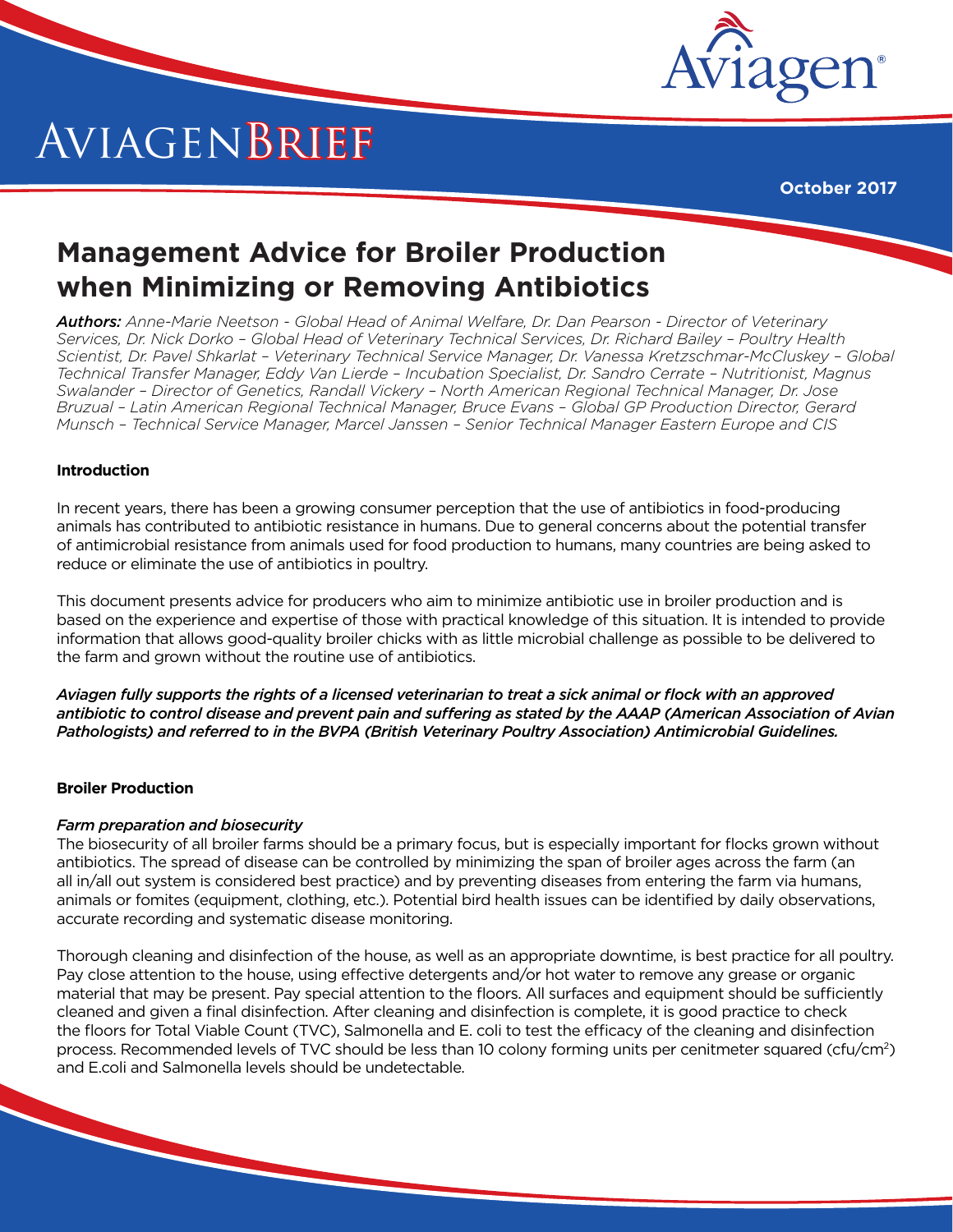Clean and sanitize water systems with approved products to remove biofilms. Check them for TVC, E.coli, enterobacteriaceae, mold and yeast levels using swab and water samples. The recommended level for TVC in the water system should be less than 10 colony forming units per millilitter (cfu/ml), and E.coli, enterobacteriaceae, mold and yeast levels should be undetectable. After 7 days, obtain a water sample at the end of the water line and test it for TVC, E.coli, enterobacteriaceae, mold and yeast. Counts should still be <10 cfu/ml for TVC and undetectable for all others. Chlorinating or sanitizing the water and controlling water pH will help to control bacterial growth. Flush drinking lines weekly from placement through to depletion to ensure that water does not become stale and to remove any build-up of biofilms from the lines.

Only litter that has been tested or is certified to have a TVC of less than 10 colony forming units per gram (cfu/g) should be used in the house. Spread approved litter material to a depth of 5-10 cm (2-4 in). Heat the house to an air temperature of 30°C (86°F) at least 24 hours prior to chick placement, with the litter temperature being 28-30°C (82-86°F). Relative humidity (RH) should be 60-70% and temperature and RH monitored routinely to ensure a uniform environment. For more information on the broiler house environment, please see the **Broiler Management** How To – *Monitor Temperature and Relative Humidity*.

#### *Brooding and management*

For information on hatchery management in regards to flocks that minimize the use of antibiotics, please see the Aviagen Brief - *Management Advice for Parent Stock with Minimal Antibiotic Use*.

Deliver the chicks to the broiler farm as soon as possible after hatching and provide immediate access to feed. Provide chicks with the correct environment and manage the brooding conditions to meet all of their nutritional and physiological requirements. Meeting these requirements promotes early development of feeding and drinking behavior and optimizes gut, organ and skeletal development to support body-weight gain throughout the growing period. By monitoring crop fill (aiming to achieve >95% by 24 hours) (**Figure 1, Table 1**) and reaching 7-day body-weight targets, chicks will be better prepared to face the challenge of coccidiosis in areas that do not allow coccidiostats in the feed, as well as be better equipped to respond to the reaction of coccidial vaccines.

**Figure 1:** Assessing crop fill of chicks with a full, rounded crop (left) and an empty crop (right).



#### **Table 1:** Crop fill assessment guidelines.

| <b>Time of Crop Fill</b><br><b>After Placement</b> | <b>Target Crop Fill</b><br>(% of Chicks with Full Crops) |
|----------------------------------------------------|----------------------------------------------------------|
| 2 hours                                            | 75                                                       |
| 4 hours                                            | 80                                                       |
| 8 hours                                            | >80                                                      |
| 12 hours                                           | >85                                                      |
| 24 hours                                           | >95                                                      |
| 48 hours                                           | 1∩∩                                                      |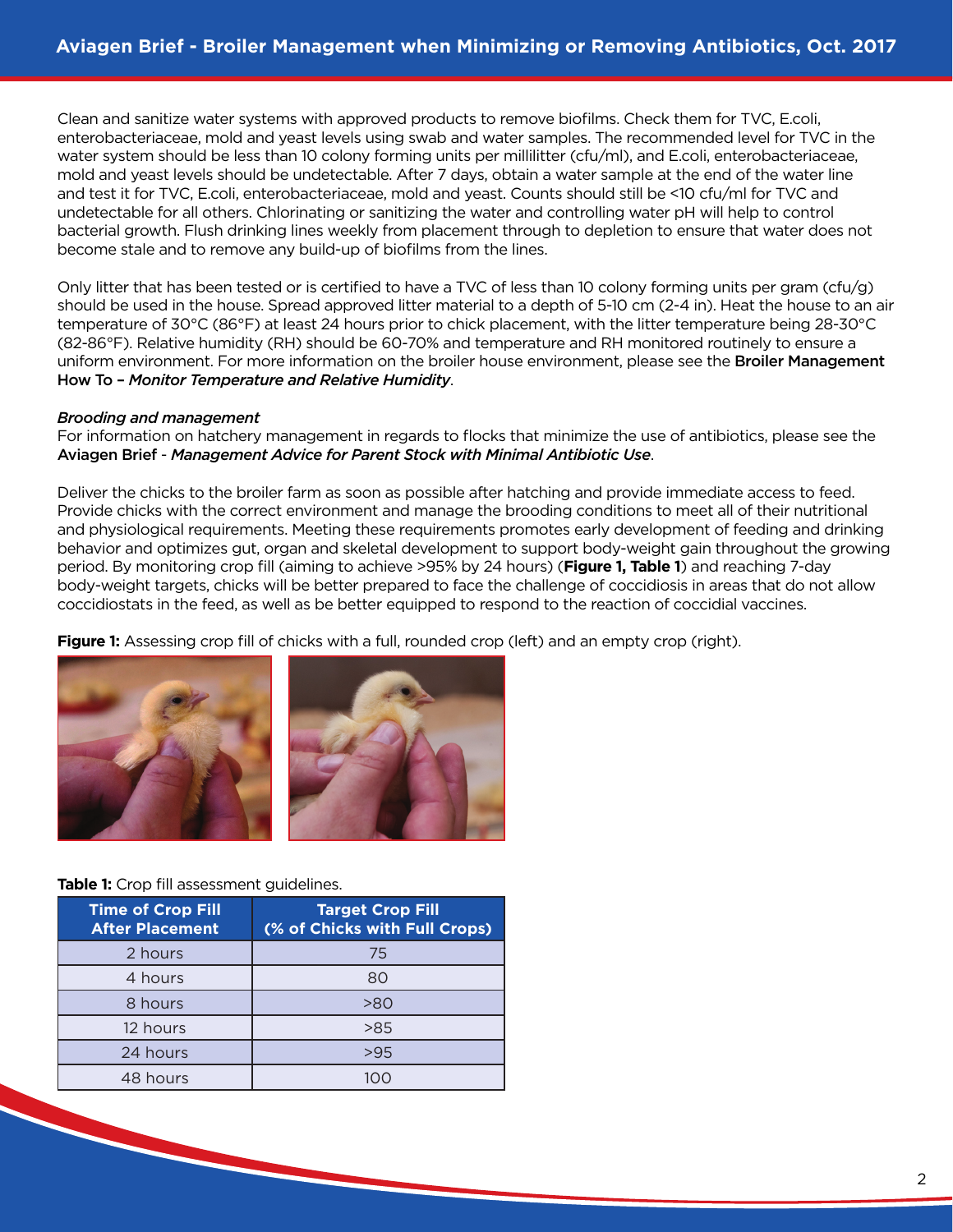As birds age, keep feeding and drinking space, light intensity, stocking density and other environmental conditions to the recommended specifications so that birds are comfortable and free from situations (temperatures being too high or low, poor feed management or poor ventilation) that impact comfort, health, and well-being. Unnecessary situations impacting the birds can cause potential intestinal challenges leading to bacterial imbalance. These challenges can be more difficult to correct without using antibiotics. Take special care when performing procedures that involve bird disturbance (i.e. vaccination).

#### *Ventilation*

Achieving the correct ventilation is a key factor in broiler health status. If proper ventilation is not maintained, respiratory diseases can occur, requiring the use of antibiotics for the treatment of sick birds. No matter which ventilation system is being used (natural or power ventilation), it is important that correct system monitoring is being done to ensure that equipment is operating properly and air quality is being maintained. For more information on ventilation for broilers, please see the Broiler Management Handbook, as well as the Aviagen Brief - *Minimum Ventilation Rates for Today's Broiler* and the posters- *Minimal, Transitional and Tunnel Ventilation for Broilers.*

#### *Thinning/partial depopulation*

If thinning/partial depopulation is practiced, take care to minimize feed withdrawal to the remaining birds and maintain an optimal house temperature. Thinning should be done in as biosecure way as possible by ensuring that equipment used in the catching process is thoroughly cleaned before entering the house. This will help to minimize the introduction of infectious agents. Keep the feed withdrawal period for this process as short as possible to avoid:

- 1. Flightiness, which can influence skin lesions (some regions catch birds in low light intensities to avoid flightiness).
- 2. The over-consumption of feed in a short amount of time, which can disrupt feed passage and potentially disrupt the gut, leading to bacterial imbalance and dysbacteriosis.

#### **Nutrition and Feeding**

All bacteria have a preferred nutrient source and when there is a feed change (particularly when it involves a change in cereal, protein or fat source), there can be a change in bacterial activity, leading to overgrowth of less favorable bacteria. The alterations in bacterial activity can cause a temporary intestinal disruption. The use of probiotics or organic acids can provide support for the intestinal tract and prevent bacterial overgrowth.

Changes in the gut environment, either due to bacteria or feed ingredients, can cause an increase in viscosity in the mucus layer of the intestines. This change in the mucus environment can provide more favorable conditions for the growth of Clostridium perfringens, and in turn, lead to an outbreak of Necrotic enteritis, which will require antibiotic use.

#### *Plant-based diets*

One of the key factors that distinguishes the diets of flocks grown without antibiotics is the move from animal based raw materials to all-vegetable diets. Due to the increased possibility of Salmonella contamination and Necrotic enteritis when including animal by-products in diets, plant-based diets are recommended for flocks grown without antibiotics or ionophore coccidiostats.

In some countries, diets are formulated using grains with higher levels of non-starch polysaccharides such as wheat and rye. The addition of these grains in different diets throughout the life of the bird can significantly affect the balance of the intestinal microflora and cause intestinal disruption, leading to conditions such as dysbacteriosis and Necrotic enteritis.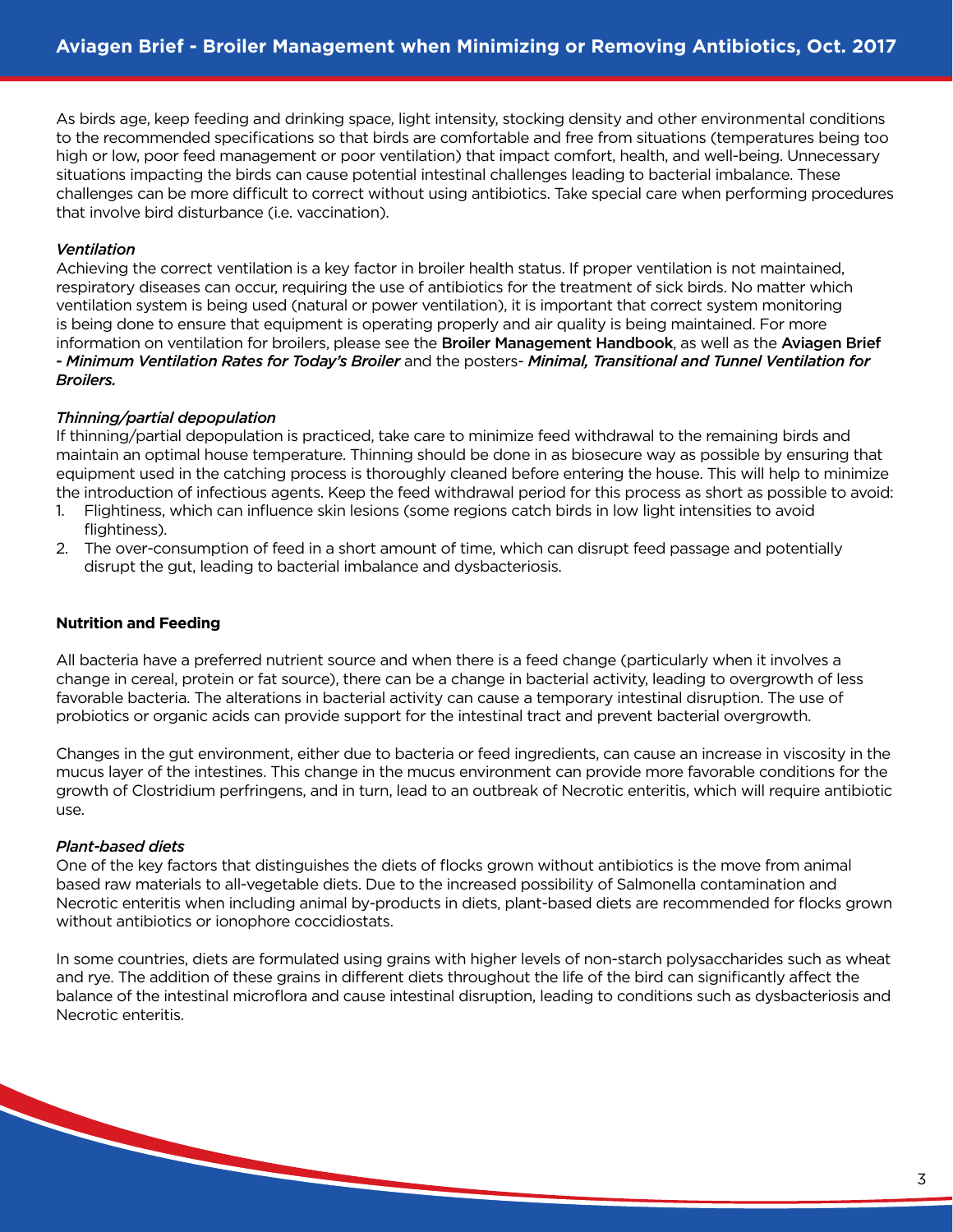#### *Other potentially beneficial feed additives*

Some feed additives may be beneficial when feeding a flock grown without antibiotics. These products may provide beneficial bacteria to the gut, have antibacterial properties against gut pathogens and help to stimulate and maintain intestinal tissues. Feed additives to consider are:

- Prebiotics provide a nutrient source to beneficial bacteria in the gastrointestinal tract (GIT).
- Probiotics provide the GIT with beneficial bacteria and have activity against pathogens.
- Essential Oils have been known to have antibacterial properties against pathogens, stimulate gut tissue development and have beneficial effects on the immune system.
- Organic Acids stimulate GIT tissues and modify intestinal flora by favoring acidophilic bacteria and reducing pathogen growth. Some feed additives, such as butyric acid, need to reach the lower intestine to be effective and so need to be coated to be able to pass through the upper intestine without being degraded.
- Insoluble Fiber birds fed insoluble fiber (typically from oat, rice or sunflower hulls) have greater gut-fill, improved immunity and reduced Salmonella, Clostridium perfringens and enterobacteriaceae. Insoluble fiber is proven to increase gizzard development, which is known to improve the function and health of the small intestine, reducing the risk of bacterial overgrowth and dysbacteriosis.

#### **Bird Health**

#### *Gastrointestinal (GIT) health*

The GIT of the chicken has three predominant stages, development, transition and maintenance, all of which need to be understood to ensure optimal gut health. During the development stage (the first 2 weeks of the chick's life), failure of the GIT to develop properly will impact health and performance for the entire life of the bird. Optimal early GIT development is dependent on proper hatchery management, correct brooding conditions, the presence of feed and clean water, and the introduction of beneficial bacteria into the intestinal tract. The transition stage refers to the time periods where there are fluctuations in the gut environment in response to impacting factors such as a feed change (availability and type), light intensity or duration change, and vaccination. These events can cause a change in the intestinal environment, leading to bacterial overgrowth or reduced nutrient absorption. If the intestinal tract becomes disturbed, there is an increased risk of conditions such as dysbacteriosis or Necrotic enteritis. Understanding when the gut is at risk of becoming imbalanced and supporting the gut accordingly is critical for broiler production without (preventative use of) antibiotics. The maintenance stage refers to the period when the gut has stopped developing and has reached balance. There is still the risk of intestinal imbalance due to impacting factors or pathogen challenge, so it is important to maintain the support of the GIT tissues using the products mentioned in the previous section. For more information on gut health, please see the Aviagen Brief – *Gut Health in Poultry*.

#### *Vaccination*

Carefully consider vaccination programs for broilers. It is important to vaccinate against pathogens that present a high background challenge on the farm, but vaccination should only be done if necessary. If vaccinations are given when they are not necessary, it will impact the immune system, which could result in reduced performance and in some circumstances, even make the birds more susceptible to other diseases. The exact vaccination program will vary, taking into account the background disease challenge on the parent farms and the broiler farms where the progeny will be placed. When possible, choose vaccine strains that are the least immunosuppressive. All vaccinations must be given using a standard operating procedure that minimizes discomfort and optimizes the vaccine. Always administer vaccines in accordance with the advice from the manufacturer.

If coccidiostats are not permitted for use, then an effective coccidiosis vaccine will be required and should be administered as early as possible.